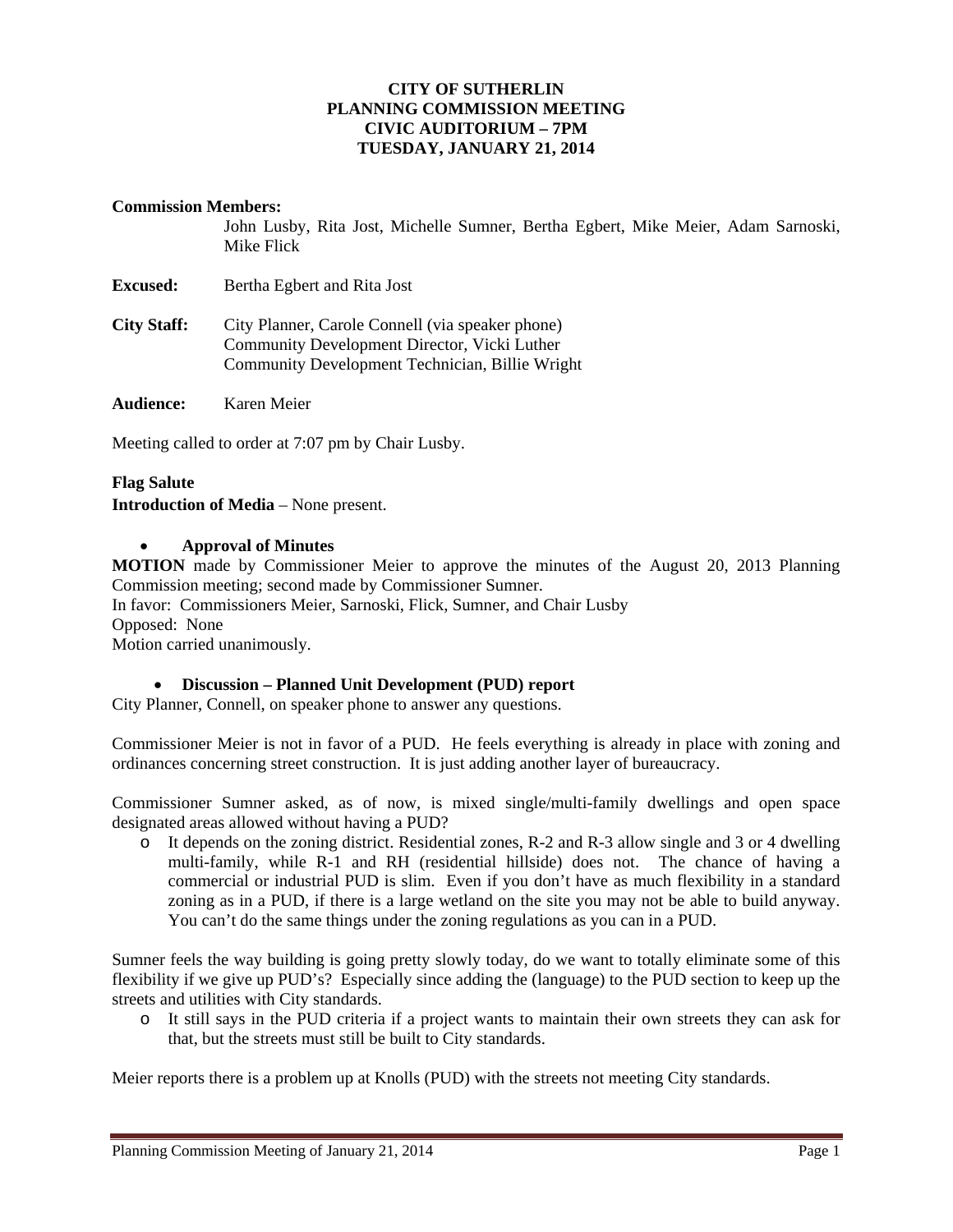Connell added there are complaints about maintenance for potholes; there are no streetlights (no interior sidewalks). This is a problem with PUD's. It doesn't seem like the standards were properly enforced.

Director Luther added the Development Code has been amended since the Knolls PUD was built.

Commissioner Lusby asks, in a residential hillside zone, how would a subdivision work on a hillside to meet its standards where a PUD would offer flexibility. All we have left for residential is hillside, still inside city limits, except an area going west; is that reason enough to keep PUD's?

o He is correct; the Code shows the RH zone depends on a PUD.

Lusby suggested eliminating a PUD on everything flat because we have a subdivision ordinance. Have a PUD for hillside development or else single houses will be built on long driveways one at a time.

Commissioner Flick asked why Council wants the Planning Commission to reconsider the value of PUD's.

o Luther explained there are a couple of councilors who feel we do not need PUD's. They want the commission to look at it again and make a recommendation whether they are needed or not.

Lusby commented another advantage of a PUD is the multiple zones.

Sumner feels it is a disservice to the community to take away the option of a PUD; it can discourage builders, limiting what they can do.

Connell feels the RH zone is enough reason to keep PUD's.

Lusby suggested part of the conditions to a PUD being built on a residential hillside would be to address storm water run-off; it runs downstream on the people who will be affected. Without PUD's individual houses being built will have no infrastructure to take care of that.

A consensus by Commission was to keep PUD's, with new language added and resubmit to Council.

### **Community Development Director's Report**

Director Luther will send the commissioners the Fairway Ridge Subdivision plan to see the conditions and other aspects of this project.

Luther asked the commission how they felt about not meeting every month since there hasn't been as many applications requiring commission decision. Workshops can be scheduled to go over subjects of concern.

It was suggested to meet once a quarter.

Luther addressed the subject of attendance. City Code concerning an appointed position on a City board, committee or commission becoming vacant (1) having been absent from 25% or more of the meetings (whether or not notice is given) (2) having been absent from two consecutive meetings (3) having been absent from two meetings in a calendar year without having provided advance notice.

Karen Meier read (somewhere) the commission must meet once a month. Luther will look into it.

# **Public Comment** - None

### **Commission Comment**

Anyone having a suggestion for workshop meetings should contact Luther by phone or email.